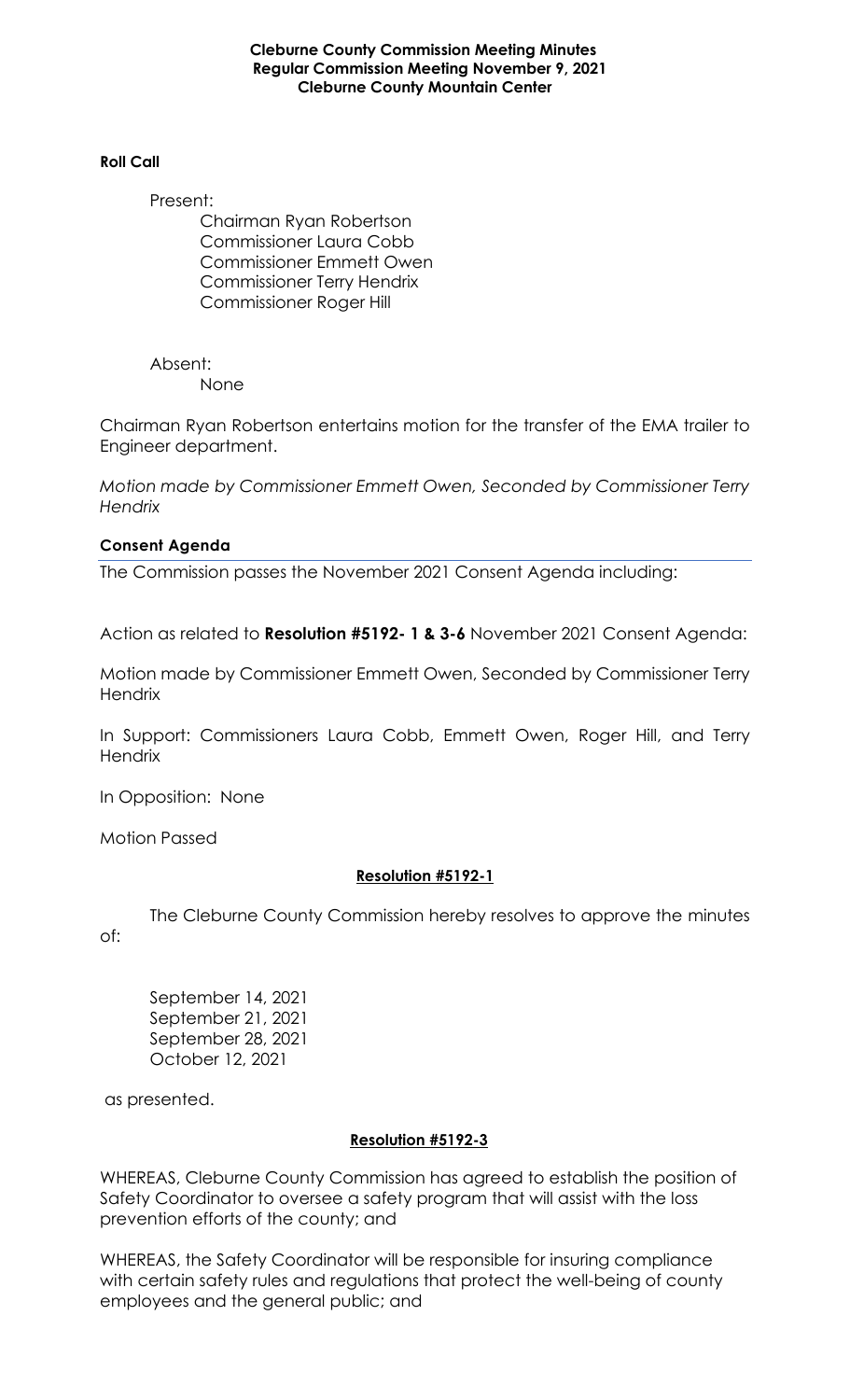WHEREAS, the Safety Coordinator will be responsible for actions outlined in the *SIDP Guide*, which includes:

- Establishing a Countywide Safety Committee made up of at least one representative from each Safety-Sensitive Department, i.e., Sheriff's Office, Jail/Corrections, Road & Bridge Dept, Transportation, EMA, etc.;
- Coordinating and presiding over at least two Countywide Safety Committee meetings annually, maintaining agendas and sign-in sheets for those meetings, and reporting to the Commission;
- Assisting the County with determining its Safety-Sensitive Departments, implementing safety rules, and the need for each Safety-Sensitive Department to hold quarterly or at least four Departmental Safety meetings per year;
- Coordinating participation of Public Officials, Administrative Staff, Departmental Supervisors, Sheriff's Office Deputies, Correctional Officers/Jail Staff, and Road & Bridge Safety Directors in SIDP-required training;
- Attending and completing (along with Deputy or Co-SC, if named) one annual Safety Coordinator Training;
- Assisting each Safety-Sensitive Department with the attendance and completion of their respective Training;
- Working with each Safety-Sensitive Department's Safety Representative with periodic safety self-inspections of all vehicles, buildings, grounds, equipment and machinery, and work practices/conditions to determine potential injury exposures and safety-related hazards;
- Assisting each Safety-Sensitive Department's Safety Representative with the reviewing and investigating of all employee accidents for causes and making recommendations for improvements and corrections;
- Working with the Funds' Risk Management Consultants and following up with their recommendations;
- Assisting the County and Departments with documenting and maintaining inspection records and implementing any follow-up actions; and

WHEREAS, the Safety Coordinator will be responsible for insuring all SIDP qualifications have been met that will enable the County Fund Member to receive a substantial incentive discount on their insurance costs.

NOW WHEREFORE, BE IT RESOLVED that the position of Safety Coordinator for Cleburne County has been established, and Emily Brown has been appointed the County Safety Coordinator.

# **Resolution #5192-4**

Whereas**,** the Cleburne County Commission entered an agreement with Alabama State University Center for Leadership and Public Policy (CLPP) to provide mapping and redistricting services; and

Whereas, the Cleburne County Commission has received the results of this study; and

Whereas, the results show that there have been no changes to any district population that exceeds 5%, which is the threshold set by the current governing court order which would mandate a change in districting.

Therefore, the Cleburne County Commission resolves to accept the current district lines reported by Alabama State University CLPP, as compliant with current Court orders.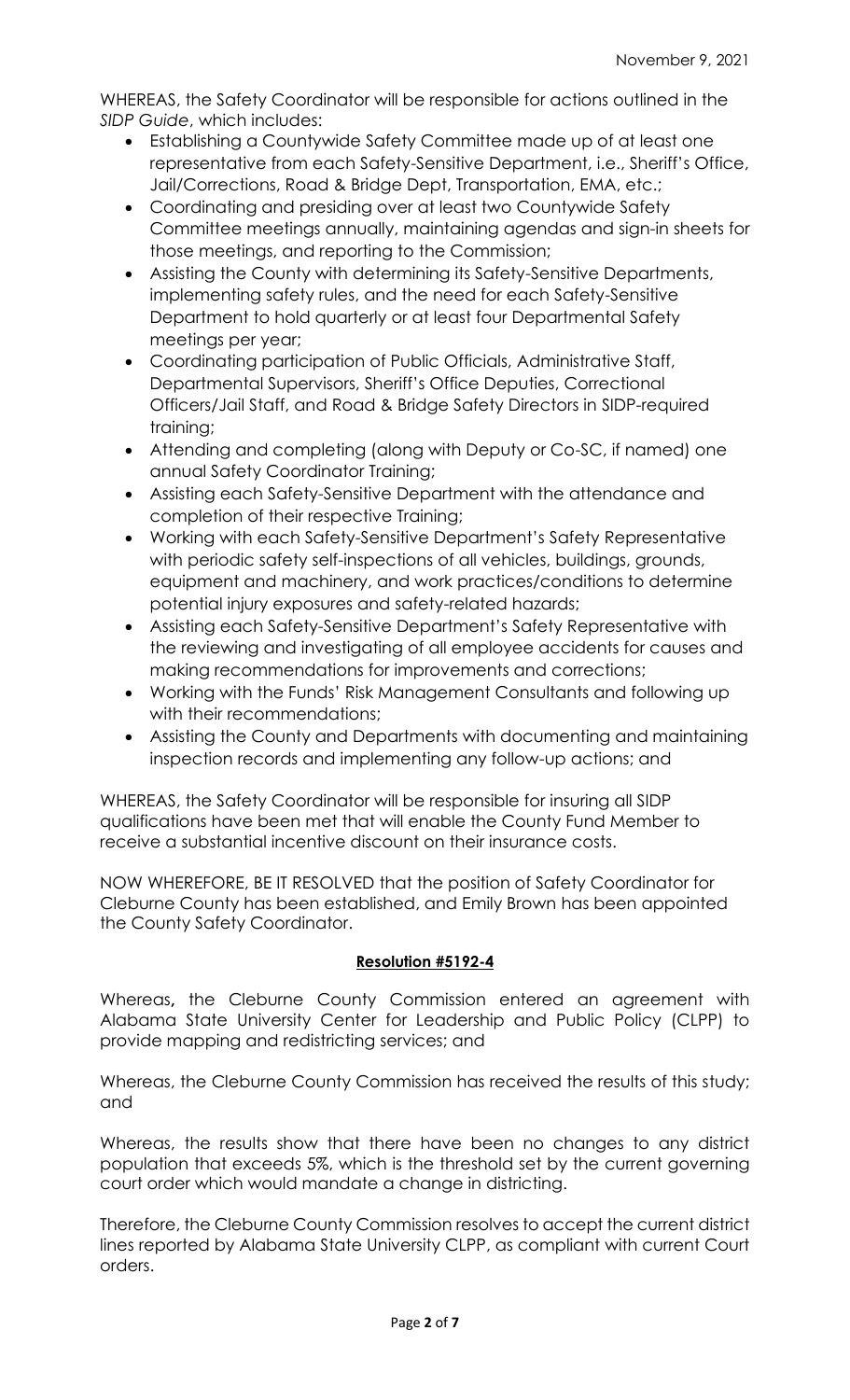### **Resolution #5192-5**

Whereas, Abel Baptist Church has offered to be a polling place for a fee of \$150/ year; and

Whereas, the Cleburne County Commission agrees to allow Chairperson Ryan Robertson to sign a Memorandum of Understanding with the church.

Therefore, the Cleburne County Commission resolves to allow Abel Baptist Church to be the poll place in the Abel Community and authorizes the Chairman to execute such Memorandum of Understanding.

#### **Resolution #5192-6**

Whereas, the current limit allowed on purchase orders is set at \$5,000; and

Whereas, the limit is restricting the ability of some departments to accomplish necessary tasks on behalf of the County.

Therefore, the Cleburne County Commission agrees to allow the maximum amount per purchase order to be raised to \$10,000.

### **New Business:**

# **A. Waste Management**

Action as related to **Resolution #5193** Waste Management

Motion made by Commissioner Emmett Owen, Seconded by Commissioner Terry **Hendrix** 

In Support: Commissioners Laura Cobb, Emmett Owen, Roger Hill, and Terry **Hendrix** 

In Opposition: None

Motion Passed

#### **Resolution #5193**

Whereas**,** the Cleburne County Commission has contracted services for waste disposal with Advanced Disposal Services, and

Whereas, Waste Management has recently acquired all assets and liabilities of Advanced Disposal Services, and

Whereas, the Cleburne County Commission has become aware of some issues with the waste disposal service, and

Therefore, Mr. Mark Howington has agreed to speak to the Commission and answer questions about the service.

# **B. IAC Point of Contact**

Action as related to **Resolution #5194** IAC Point of Contact

Motion made by Commissioner Terry Hendrix, Seconded by Commissioner Laura Cobb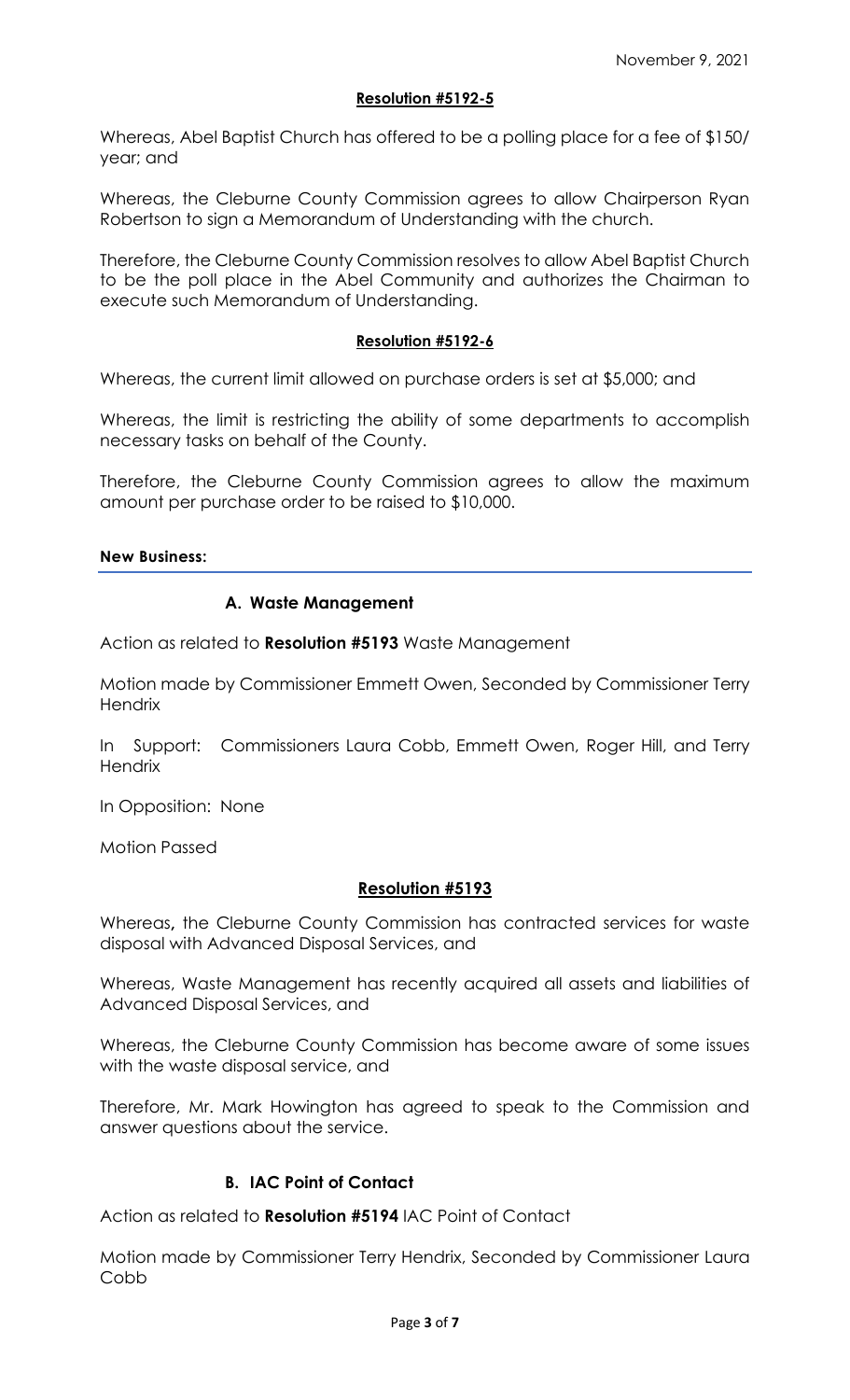November 9, 2021 In Support: Commissioners Laura Cobb, Emmett Owen, Roger Hill, and Terry **Hendrix** 

In Opposition: None

Motion Passed

# **Resolution #5194**

Whereas, the Cleburne County Commission has executed an agreement with IAC (Investing in Alabama) to help with proper use of ARPA (American Rescue Plan Act) funds; and

Whereas, the IAC continues to have work sessions related to the projects that can be funded by ARPA; and

Therefore, the Cleburne County Commission hereby appoints Lisa Copeland to the position of point of contact.

# **C. Easement for Well on Right of Way**

Action as related to **Resolution #5195** Easement for Well on Right of Way

Motion made by Commissioner Laura Cobb, Seconded by Commissioner Terry **Hendrix** 

In Support: Commissioners Emmett Owen, Laura Cobb, Roger Hill, and Terry **Hendrix** 

In Opposition:

Motion Passed

# **Resolution #5195**

Whereas, it has come to the attention of the Commission that a resident of the County is utilizing a well to service their property that is located within the rightof-way of County Highway 49; and

Whereas, the property owner is unable to secure financing and clear title to such property without an easement for access to such well; and

Whereas, the County Attorney has worked with the landowner's counsel in developing an easement which permits access while also absolving the County of any liability and the landowner will hold the County harmless from its use of the well.

Now therefore be it resolved that the proposed easement document is approved, and the Chairman is authorized to execute same on behalf of the County.

*Commissioner Hendrix asks if the property were to sell would it all transfer to the new owner.*

*County Attorney Jason Odom states it would and the new owner would sign a liability form.*

# **D. Engineering/Building Industrial Park**

Action as related to **Resolution #5196** Engineering/Building of Industrial Park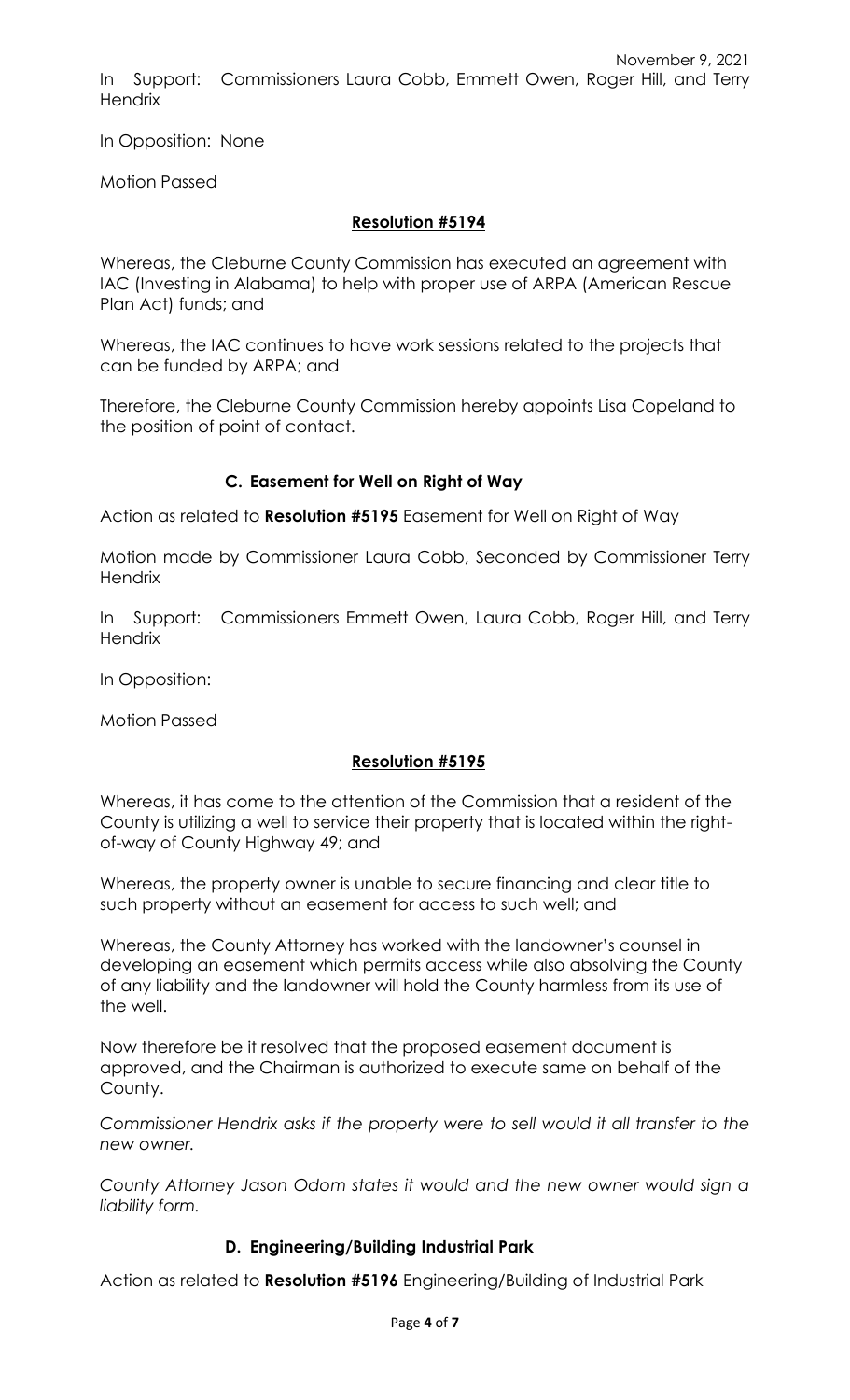In Support: Commissioners Emmett Owen, Roger Hill, and Terry Hendrix

In Opposition: Commissioner Laura Cobb

Motion Passed

# **Resolution #5196**

Whereas the City of Heflin is actively developing and soliciting tenants for its Industrial Park; and

Whereas the successful development of the City of Heflin's Industrial Park will lead to additional tax revenue and employment opportunities which will benefit all citizens of Cleburne County; and

Whereas the Commission finds that supporting the Cleburne County economy serves a direct public purpose; and

Whereas the Cleburne County Commission desires to support the City of Heflin's efforts regarding the development of the industrial park in the amount of \$350,000.00; and

Whereas the City of Heflin has agreed to earmark said contribution specifically to be applied towards engineering fees related to the industrial park and actual infrastructure development supporting said park and to provide verification of how said funds are applied.

Now therefore be it resolved that the Cleburne County Commission directs that \$350,000.00 be contributed to the City of Heflin from the County's General Fund account for the express purpose of supporting the development of the Heflin Industrial Park.

# **E. Transfer trailer to Road Department**

Action as related to **Resolution #5197**

Motion made by Commissioner Emmett Owen, Seconded by Commissioner Terry **Hendrix** 

In Support: Commissioners Laura Cobb, Emmett Owen, and Terry Hendrix

In Opposition: None

Motion Passed

# **Resolution #5197**

Transfer of Pipe trailer to Road Department.

# **F. Board Appointments**

Action as related to **Resolution #5198**

Motion made by Commissioner Emmett Owen, Seconded by Commissioner Laura Cobb

In Support: Commissioners Laura Cobb, Emmett Owen, and Terry Hendrix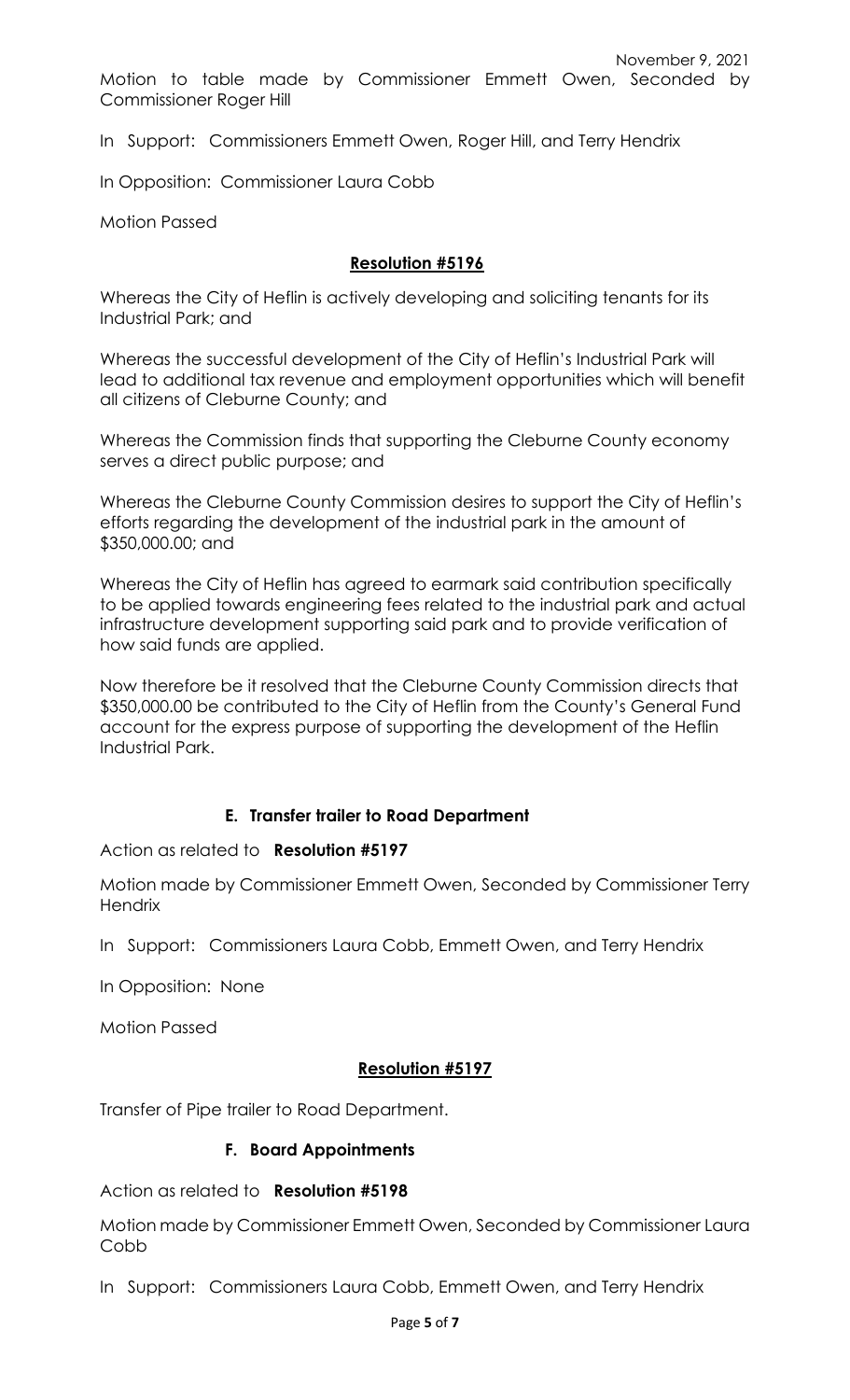In Opposition: None

Motion Passed

# **Resolution #5198**

Appoint Cody Shelton to DHR Board

### **Reports from staff:**

- *A.* County Administrator Lisa Copeland has no updates*.*
- B. County Engineer Lee Estes is not present. Commissioner Hendrix speaks on his behalf.

*Commissioner Hendrix explains that the County Engineer would like to keep temp hire for 3 more months and asks to hire 3 extra employees to help with the garbage pick up on the sides of the roads.*

*C.* County Attorney Jason Odom has no updates.

*Mr. Howington speaks on behalf of Waste Management with all the service problems happening. He explains that they are also short-handed and are training new hires.*

The Commission will meet with Condrey & Associates November 22<sup>nd</sup> at 10AM for a presentation of the pay study.

### **Old Business:**

There is no Old Business to attend to this meeting.

# **Discussion Items from the Chairman and Commission:**

There is not any further business to come today before the Commission for the meeting.

Adjourn the meeting

Action as related to **Resolution #5199**

Motion made by Commissioner Emmett Owen, Seconded by Commissioner Roger Hill

In Support: Commissioners Laura Cobb, Emmett Owen, and Terry Hendrix

In Opposition: None

Motion Passed

# **Resolution #5199**

The meeting is adjourned.